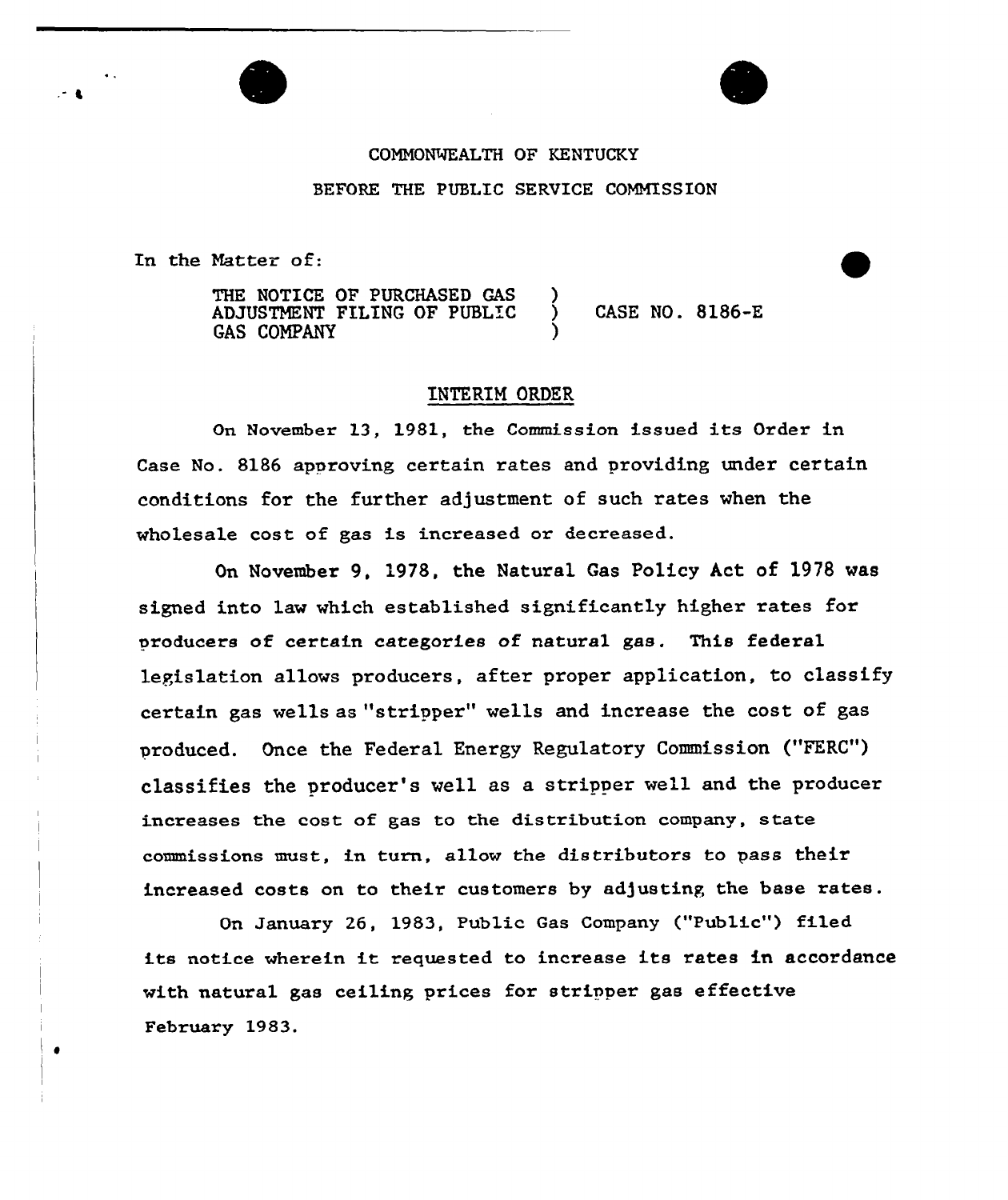After reviewing the notice filed in this case and being advised, the Commission is of the opinion and finds that:

(1) Public's notice of January 26, 1983, set out certain adjustments in retail rates which Public proposed to place into effect on and after February 20, 1983. The adjustments are designed to charge the stripper well price effective February 1, 1983, which results in an increase in the amount of  $$2,855$  or  $$0.0276$  per Mcf.

(2) On February 11, 1983, the Commission issued an Interim Order in Case No. 8186-D. Therefore, the rates in this case are approved on an interim basis and are subject to refund.

(3} Public's adjustment in rates under the purchased gas adjustment clause approved by the Commission in its Order in Case No. 8186 dated November 13, 1981, is fair, just and reasonable, and should be approved, on an interim basis, effective with gas supplied on and after February 20, 1983, subject to refund.

IT IS THEREFORE ORDERED that the rates in Appendix <sup>A</sup> be and they hereby are approved, on an interim basis, effective for gas supplied on and after February 20, 1983, subject to refund.

IT IS FURTHER ORDERED that within 30 days after the date of this Order, Public shall file with this Commission its revised tariff sheets setting out the rates approved herein.

 $-2-$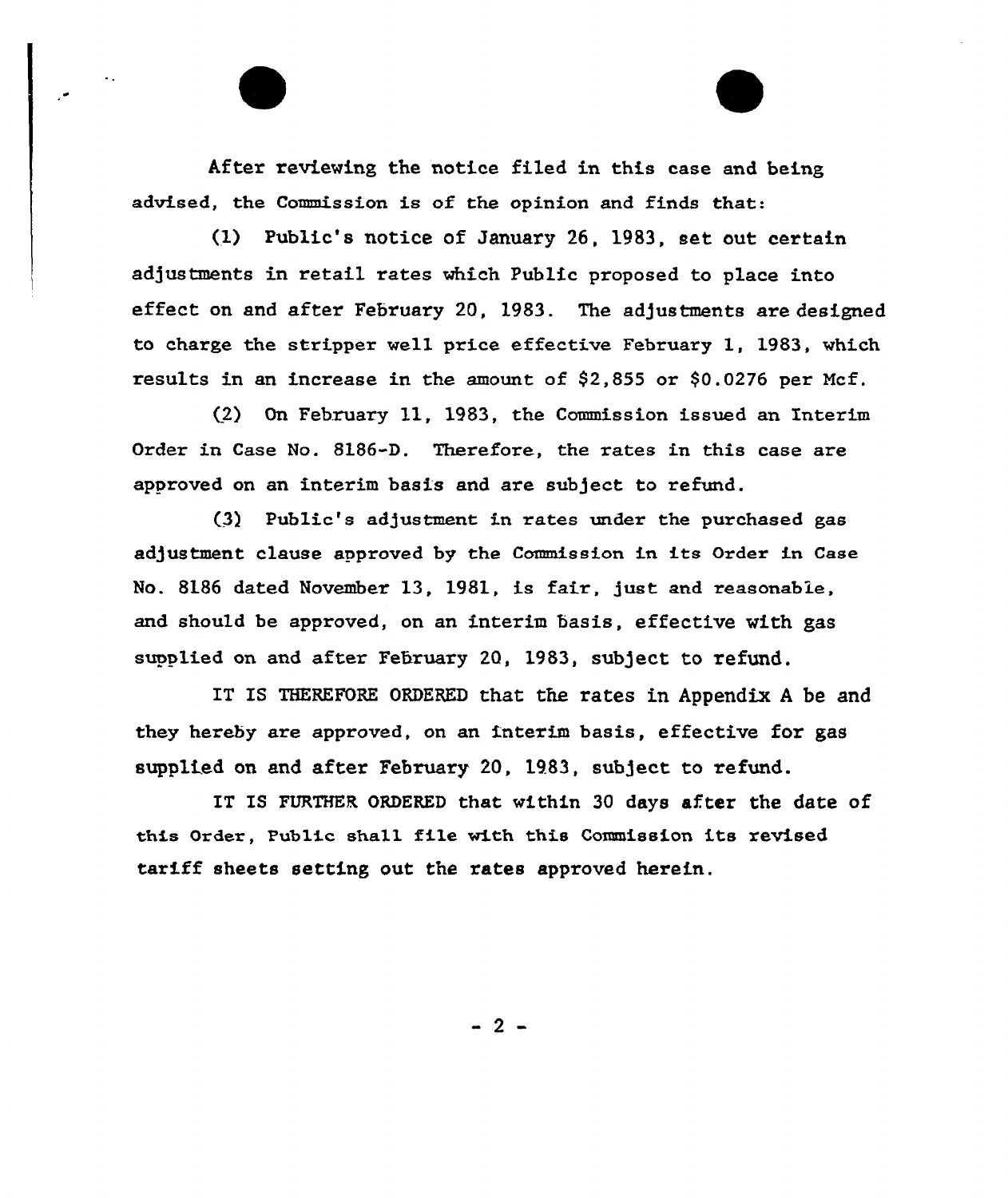

## Done at Frankfort, Kentucky, this 24th day of February, 1983.

PUBLIC SERVICE COMMISSION

ine Landall  $\frac{1}{\text{Chairman}}$ 

Commissioner

ATTEST: